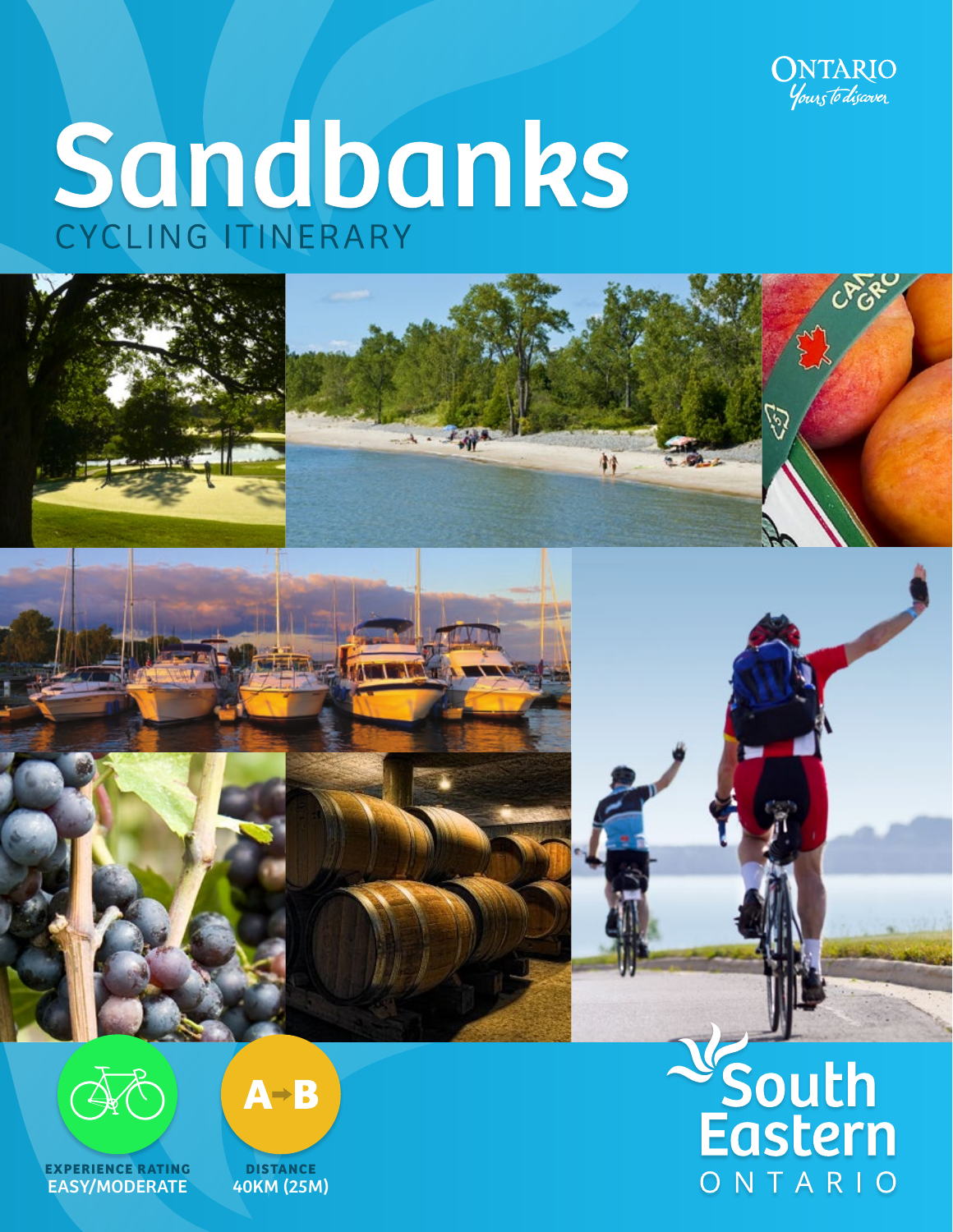## Sandbanks CYCLING ITINERARY





Cycling route: 40km (25 miles)

Cycling in: South Eastern Ontario, Prince Edward County

Number of days cycling: 1

Recommended number of nights stay: 2

Experience rating: easy to moderate

This cycling route will take you to Sandbanks Provincial Park from Picton town centre, but can also be connected to in Bloomfield. Sandbanks is a popular summer beach and camping destination. The long white sandy beach and shallow waters are great for swimming and suntanning. The Dunes area is a fun location to explore by foot, also ideal for swimming and picnicing. Sandbanks Provincial Park offers excellent facilities, food and a convenience store. There are also numerous fresh fruit and vegetable stands en route.

During the summer months, the Park and all roads leading to and from the beaches are very busy. This route has been selected to provide the cyclists with the least hazardous option. Ride safe and exercise caution.

Consider adding the Prince Edward County Cycling Itinerary to your visit and enjoy another day of cycling nearby.



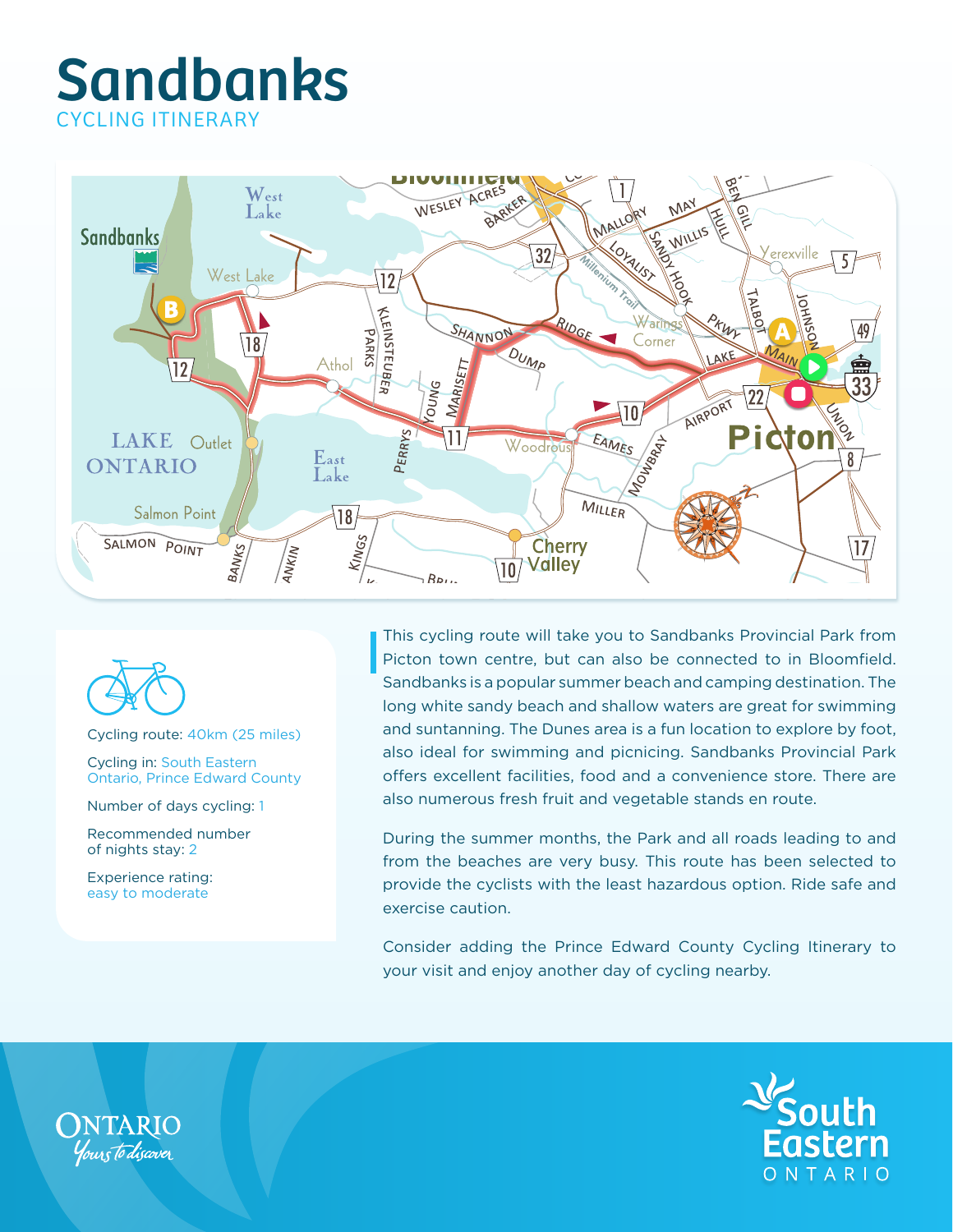## Sandbanks CYCLING **ITINERARY**

# Logistics

#### **Distance**

40km (25 miles)

#### **Roads**

- Primarily smaller secondary roads
- Climbs few rolling hills mostly flat
- Suitable for all types of bicycles
- Mowbray Road hardpacked gravel dirt road

### Cautions and Notes

- Main Street Picton Highway 33 can be busy, no paved shoulder; County Road 11 has a wide paved shoulder; County Road 10 has a section with narrower shoulders and fast traffic which can be avoided by taking scenic Mowbray Road (hardpacked gravel dirt road).
- Vehicle traffic can be heavy on summer weekends and holidays, on all roads to and from Sandbanks Provincial Park.
- Potential for strong headwinds.

## Parking & Transportation

Mary Street and King Street municipal parking lots, Picton. VIA Rail Bike Train service stops at Belleville.

#### **Services**

#### PICTON

- Accommodations
- Restaurants/cafés
- Food/groceries/convenience stores
- Gas stations
- Public washrooms
- ATM
- Shopping
- Attractions

#### SANDBANKS PROVINCIAL PARK

- Accommodations/camping
- Restaurants/cafés
- Convenience store
- Public washrooms
- ATM
- Beach

Nearest bike shop & rentals: **[Bloomfield Bicycles](http://www.bloomfieldbicycle.ca/)** - sales and service, bike rentals available; rentals also available at [Sandbanks Vacations](http://www.mapmyride.com/routes/view/71600838), in Bloomfield



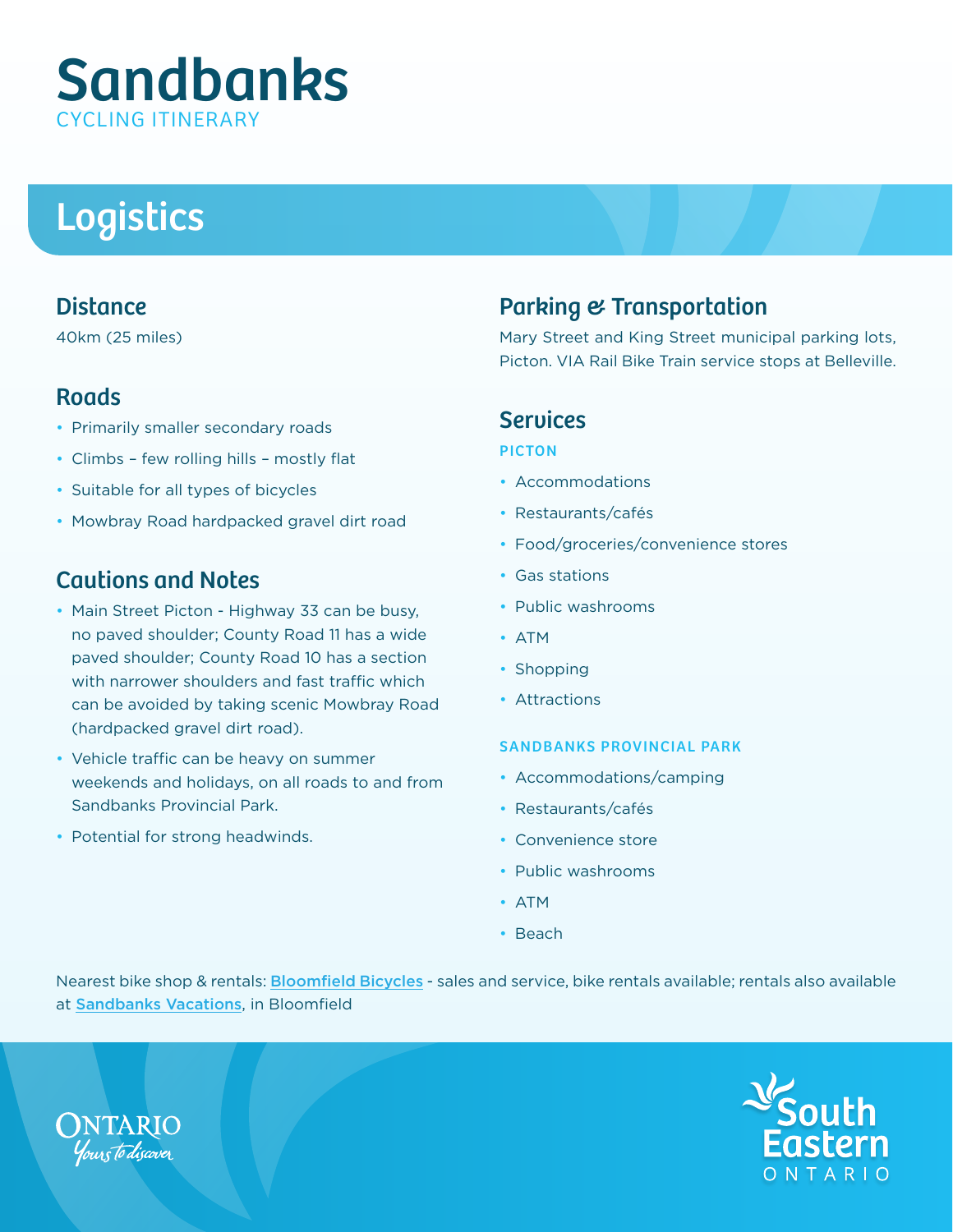

## **Directions**